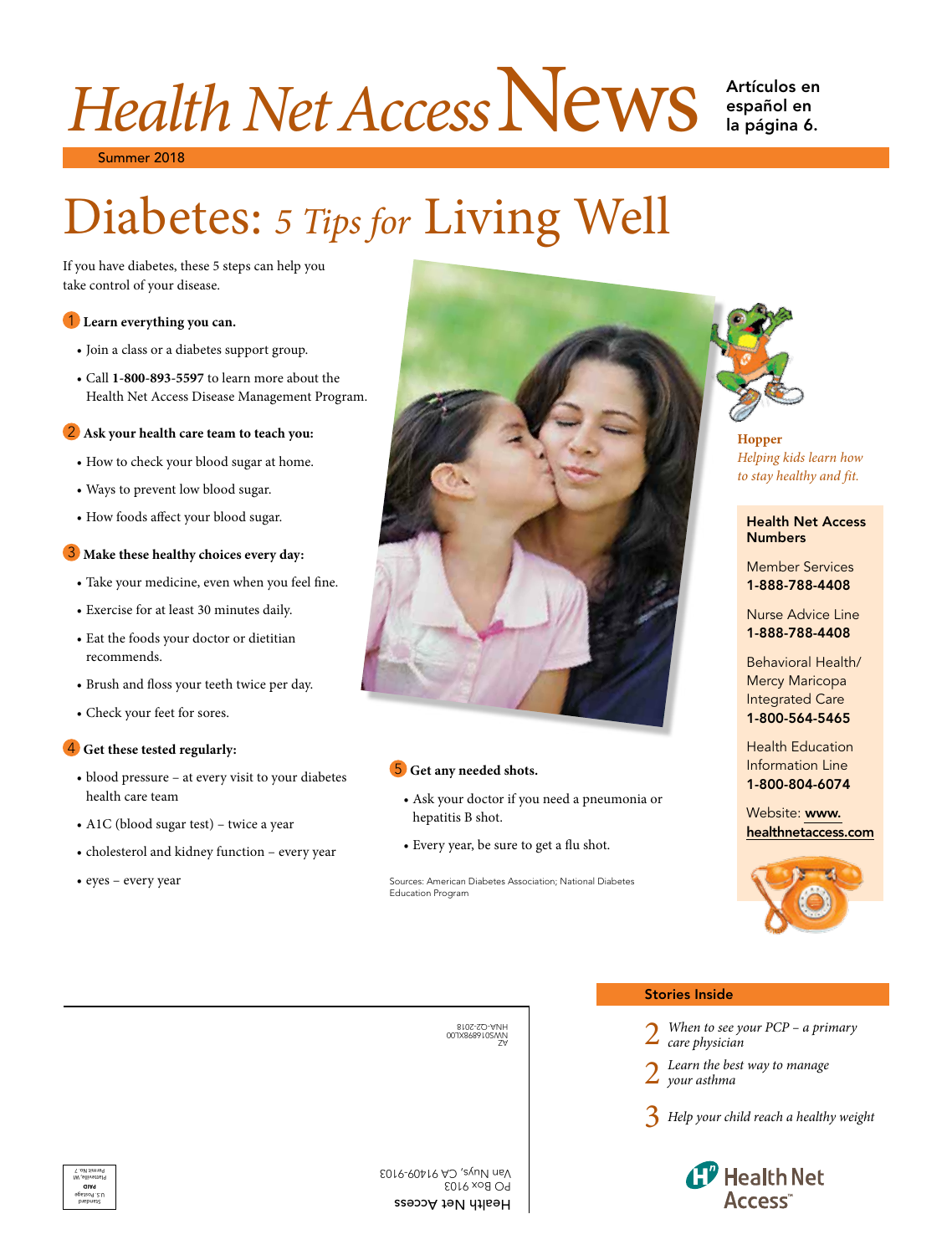## Your *First Stop for* Care

<span id="page-1-0"></span>

**Behavioral Health**  Keep both your body and mind healthy. If you have mental health or substance or alcohol abuse problems, there is help. Call the Regional Behavioral Health Authority – Mercy Maricopa Integrated Care at **1-800-564-5465.** 

If you have both Medicare and Medicaid with Health Net Access, call us for your mental health needs at **1-888-788-4408.** 

A primary care physician (PCP) is the doctor to see when you need routine care, such as checkups, shots and screenings.

Your PCP can also help you when you are sick or have a minor injury. And your PCP will send you to specialists if needed. Your PCP's name and phone number are on the back of your Health Net Access member ID card. To find a PCP that is right for you, call **1-888-788-4408.** 

Call your PCP first when you need medical care. The emergency room (ER) is not for routine care. It is for serious illnesses and injuries.

#### When is it an emergency?

Reasons to go to the emergency room include:

- A head injury or other serious wound.
- Chest pain.
- Trouble breathing.
- Bleeding that does not stop.
- Loss of consciousness.
- Drooping on one side of the face.



- Weakness in an arm or leg.
- Seizures.
- Severe allergic reactions.
- Major broken bones.
- Coughing or vomiting blood.
- Poisoning.

To learn more about emergencies, visit **[www.emergencycareforyou.org](http://www.emergencycareforyou.org/#sm.00001mmw3j9legesjzqfxpsqusbld)**.

Source: American College of Emergency Physicians

#### *Asthma: Have a Plan*

The best way to manage your asthma is with an asthma action plan. Ask your doctor about one.

Your plan is written just for you. It tells you what to do when your asthma acts up and when you need medical help right away.

#### Easy to use

Action plans often use 3 color-coded zones. In general:

 **Green –** You are doing well.

 **Yellow –** You are starting to have symptoms.

**Red –** Your symptoms are getting much worse.

For instance, if you start to have symptoms, that is the yellow zone. Your plan might tell you how much medicine to take and when to take it.

Take your medicine as your doctor tells you. There are 2 types of medicines: rescue and control. Rescue medicines help relieve symptoms right away. Controllers help prevent them. So it is important to take your controller medicines even when you feel fine.

To learn more about the Health Net Access Disease Management Program, call **1-800-893-5597.** 

Sources: American Academy of Allergy, Asthma & Immunology; American Lung Association

NWS016898XL00 Contract services are funded in part under contract with the State of Arizona.

Information in Health Net Access News comes from a wide range of medical experts. Models may be used in photos and illustrations. If you have any concerns or questions about specific content that may affect your health, please contact your health care provider.

2018 © Coffey Communications, Inc. All rights reserved.

Health Net Access deaf or hard of hearing members can reach us by giving the 711 operator Health Net's toll-free number, 1-800-431-0964.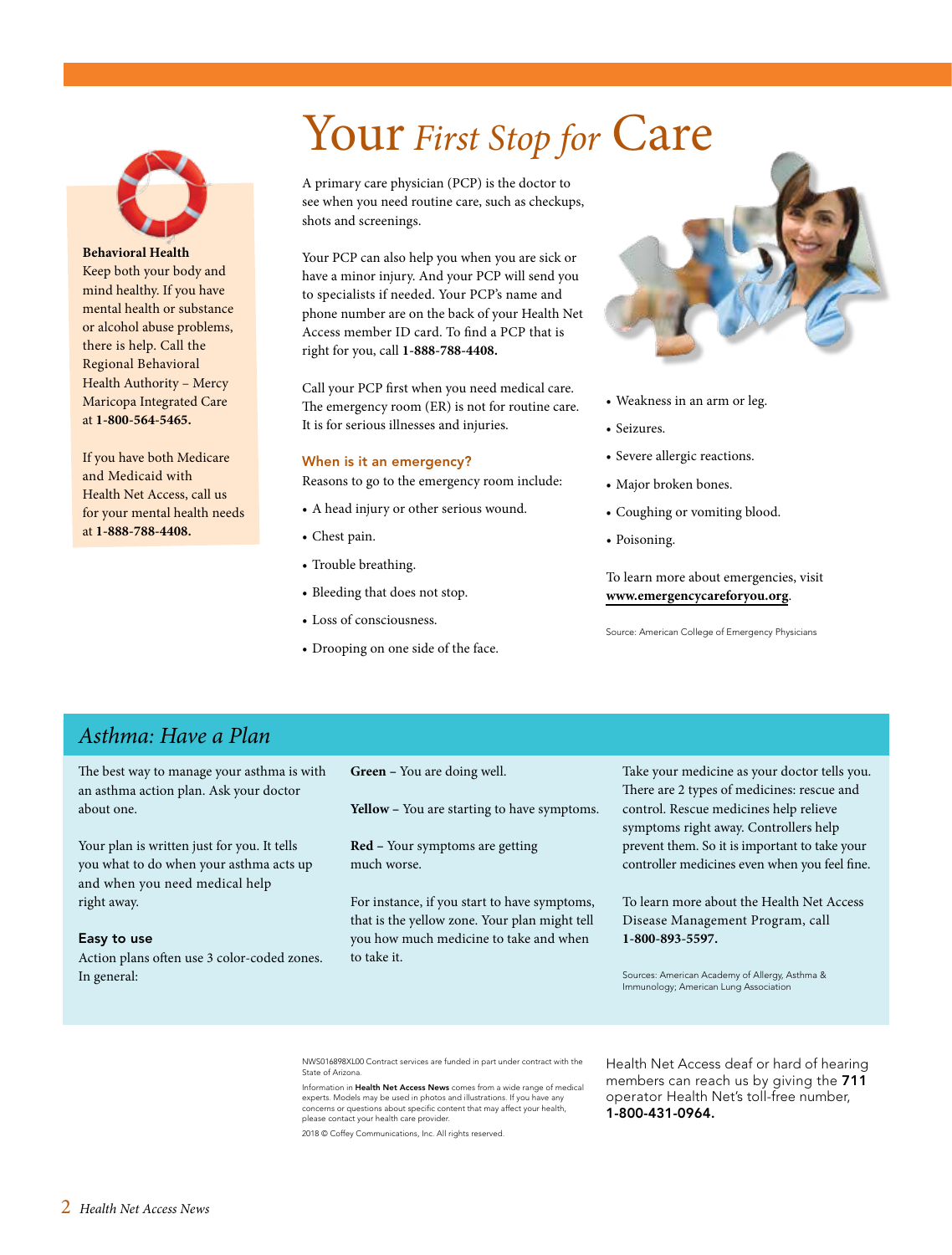## <span id="page-2-0"></span> Children and Weight: *Keep Them Healthy*

Children who are overweight or obese may have high blood pressure, high cholesterol or diabetes.

#### Prevention and protection

Try these 4 tips to keep your children healthy:

1 **Buy healthy foods. Good choices include fruits and vegetables; whole grains; and lean meat, poultry and fish.** After age 2, use low fat milk.

2 **Limit screen time. Set limits on how long your children spend watching TV, using the computer and playing video games.** Aim for 2 hours a day or less.

3 **Move more. Children need about 60 minutes of physical activity every day.** 

4 **Set a good example. Children learn by watching what adults do.** So make sure you get plenty of exercise and make healthy food choices.

Contact Health Net Access at 1-888-788-4408 (TTY: 711) or your PCP to learn more.

Sources: Academy of Nutrition and Dietetics; National Institutes of Health

### Healthy Smiles, *Healthy Children*

Healthy teeth and gums help children speak and eat. And a healthy mouth is linked to better overall health. That is why it is so important that children get good dental care. It is simple:

#### Find a dental home

 This is a dentist office you can turn to for all your child's dental needs. Your child should see a dentist at 1 year of age. If your child is 1 year of age and you need help finding a dentist, call us at **1-888-788-4408.** 

#### Get regular preventive care

 Dentists aren't only for help when there is trouble. They also give regular cleanings and checkups that may help prevent problems.

#### Stop dental decay at home

 Make sure your children brush their teeth twice a day with fluoride toothpaste. Also be sure they floss every day and eat healthy foods. Set a good example by doing these things yourself.

 drinks, especially if you decide to use a bottle or sippy cup. Make sure you only put water in the Start early with younger children. Avoid sugary bottle used at night.

#### Ask your dentist about fluoride varnish

 It can be applied to your child's teeth to make them stronger.

Sources: American Dental Association; Centers for Disease Control and Prevention



**Do You Need Language Assistance?**  Health Net Access offers no-cost language services. You can get an interpreter. You can get documents read to you and some sent to you in your language. For help, call us at **1-888-788-4408**  (**TTY: 711**). This number is also listed on the back of your ID card. You can find this information on the Health Net Access website at **[www.healthnetaccess.com/](https://www.healthnetaccess.com/language-assistance.html) [language-assistance.html](https://www.healthnetaccess.com/language-assistance.html)**.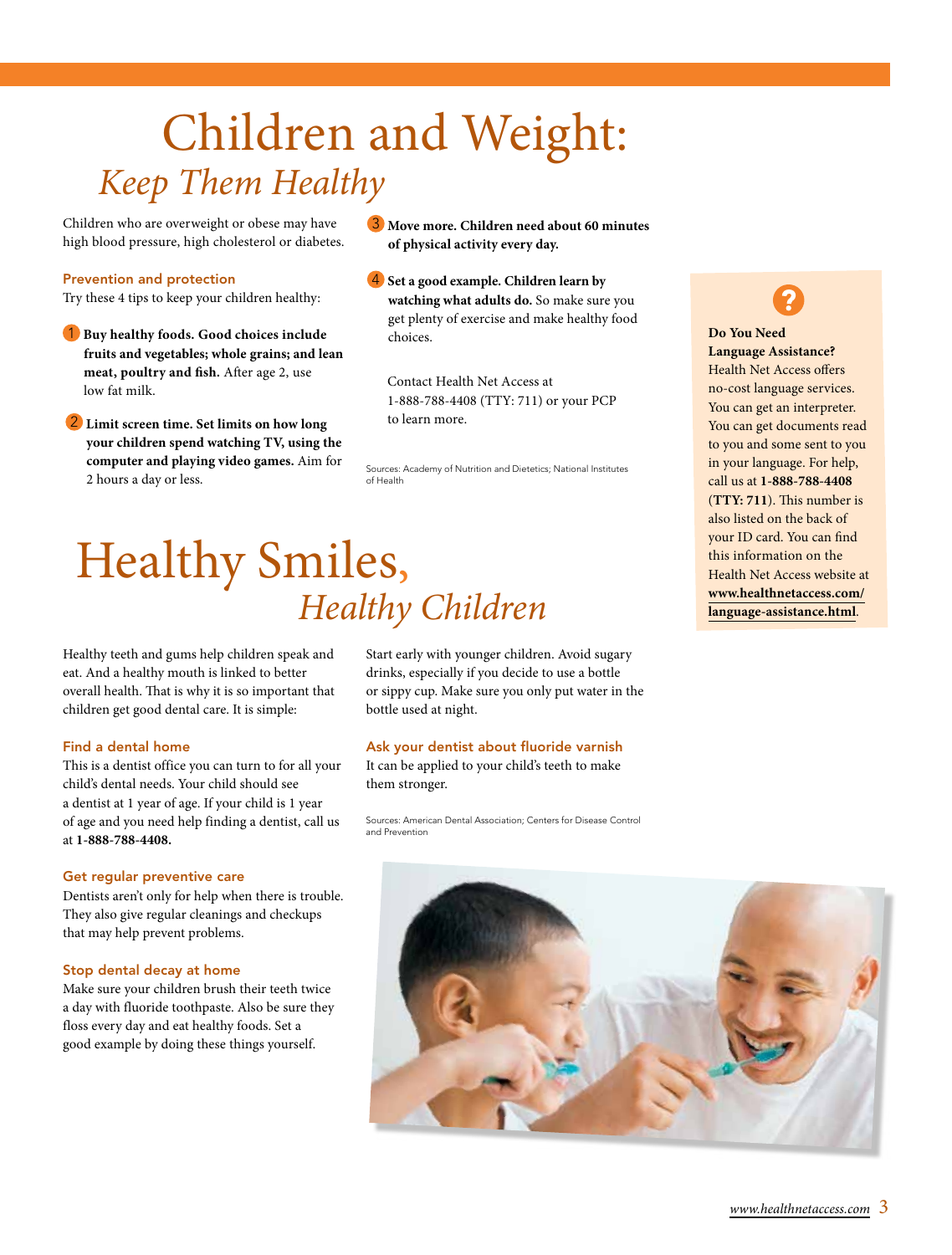## Discrimination *Is against the Law*

 Health Net Access (HNA) complies with applicable federal civil rights laws and does not discriminate on the basis of race, color, national origin, age, disability, or sex. HNA does not exclude people or treat them differently because of race, color, national origin, age, disability, or sex.

### HNA:

- •Provides no-cost aids and services to people with disabilities to communicate effectively with us, such as qualified sign language interpreters.
- •Provides written information in other formats (large print, audio, accessible electronic formats, other formats).
- •Provides no-cost language services to people whose primary language is not English, such as qualified interpreters and information written in other languages.

If you need these services, contact HNA Member Services at **1-888-788-4408** (**TTY: 711**). If you believe that HNA failed to provide these services or discriminated in another way on the basis of race, color, national origin, age, disability, or sex, you can file a grievance with the Chief Compliance Officer. You can file a grievance in person or by mail, fax, or email. Your grievance must be in writing and must be submitted within 180 days of the date that the person filing the grievance becomes aware of what is believed to be discrimination. Submit your grievance to: HNA Chief Compliance Officer, 1230 W. Washington St., Suite 401, Tempe, AZ 85281. Fax: **1-866-388-2247,** email: **[chross@centene.com](mailto:chross@centene.com)**.

You can also file a civil rights complaint with the U.S. Department of Health and Human Services, Office for Civil Rights, electronically through the Office for Civil Rights Complaint Portal, available at <https://ocrportal.hhs.gov/ocr/portal/lobby.jsf>, or by mail at U.S. Department of Health and Human Services, 200 Independence Ave. SW, Room 509F, HHH Building, Washington, DC 20201, or by phone: 1-800-368-1019, (TDD: 1-800-537-7697).

Complaint forms are available at [http://www.hhs.gov/ocr/office/file/](https://www.hhs.gov/ocr/complaints/index.html) [index.html.](https://www.hhs.gov/ocr/complaints/index.html)

## La Discriminación *Es contra la Ley*

Health Net Access (HNA) cumple con las leyes federales de derechos civiles correspondientes y no discrimina con base en la raza, el color, la nacionalidad, la edad, la discapacidad o el sexo. HNA no excluye a las personas ni las trata en forma distinta debido a su raza, color, nacionalidad, edad, discapacidad o sexo.

### HNA:

- •Proporciona, sin cargo alguno, ayudas y servicios a las personas con discapacidades para que se comuniquen en forma eficaz con nosotros, como intérpretes de lenguaje de señas calificados.
- •Proporciona información escrita en otros formatos (letra grande, audio, formatos electrónicos accesibles y otros formatos).
- •Proporciona, sin cargo alguno, servicios de idiomas a las personas cuyo idioma primario no es el inglés, como intérpretes calificados e información por escrito en otros idiomas.

 con Servicios a los Afiliados de HNA al Si necesita estos servicios, comuníquese **1-888-788-4408** (**TTY: 711**).

queja ante el Director General de Cumplimiento (Chief Compliance Officer). Puede presentar la queja en persona o por correo, fax o correo Suite 401, Tempe, AZ 85281. Fax: 1-866-388-2247, correo electrónico: Si considera que HNA no ha proporcionado estos servicios o que ha discriminado de otra manera con base en la raza, el color, la nacionalidad, la edad, la discapacidad o el sexo, puede presentar una queja ante el Director General de Cumplimiento (Chief Compliance<br>Officer). Puede presentar la queja en persona o por correo, fax o corr<br>electrónico. Su queja debe estar por escrito y debe presentarla en un plazo de 180 días a partir de la fecha en que la persona que presenta la queja se percate de lo que se cree que es discriminación. Presente su queja a: HNA Chief Compliance Officer, 1230 W. Washington St., [chross@centene.com](mailto:chross@centene.com).

También puede presentar una queja de derechos civiles ante la Oficina de Derechos Civiles del Departamento de Salud y Servicios Humanos de Estados Unidos, electrónicamente mediante el Portal de Quejas de la Oficina de Derechos Civiles, disponible en <https://ocrportal.hhs.gov/ocr/portal/lobby.jsf>, o por correo postal a U.S. Department of Health and Human Services, 200 Independence Ave. SW, Room 509F, HHH Building, Washington, DC 20201, o por teléfono: 1-800-368-1019, (TDD: 1-800-537-7697).

 Los formularios para presentar quejas se encuentran en <http://www.hhs.gov/ocr/office/file/index.html>.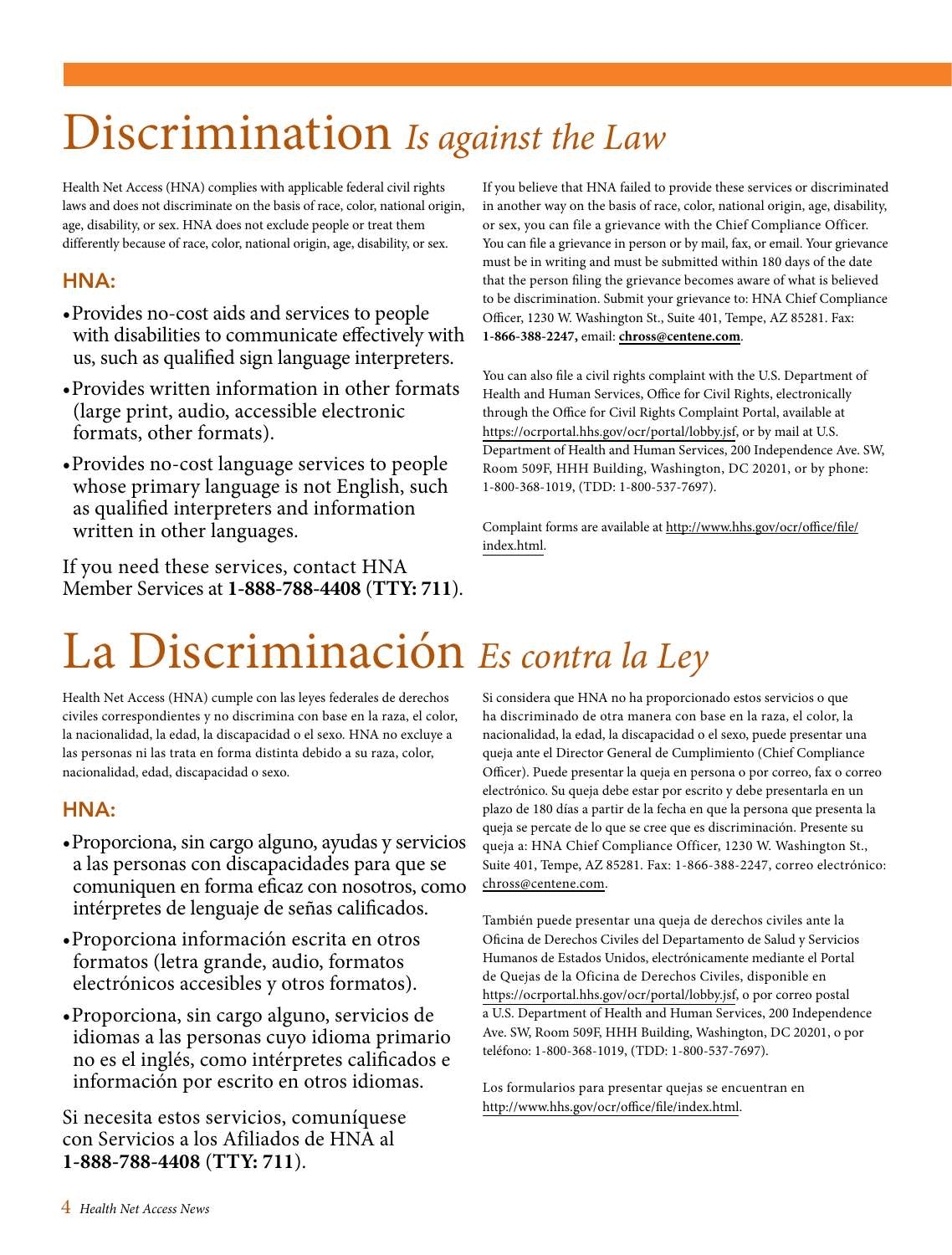#### English

ATTENTION: If you speak a language other than English, language assistance services are available to you at no cost. To communicate with us, call **1-888-788-4408** (**TTY: 711**).

#### Spanish

ATENCIÓN: si habla español, tiene a su disposición servicios gratuitos de asistencia lingüística. Llame **1-888-788-4408** (**TTY: 711**).

#### Navajo

Díí baa akó nínízin: Díí saad bee yáníłti'go Diné Bizaad, saad bee aká'ánída'áwo'dę́ę', t'áá jiik'eh, éí ná hólǫ́, kojį' hódíílnih **1-888-788-4408** (**TTY: 711**).

#### Chinese

注意:如果您使用繁體中文,您可以免費獲得語言援助服務。請致電 **1-888-788-4408** (**TTY: 711**).

#### Vietnamese

CHÚ Ý: Nếu bạn nói Tiếng Việt, có các dịch vụ hỗ trợ ngôn ngữ miễn phí dành cho bạn. Gọi số **1-888-788-4408** (**TTY: 711**).

#### Arabic

ملحوظة: إذا كنت تتحدث لغة غير الإنجليزية، فإن خدمات المساعدة اللغوية تتوافر لك بالمجان<sub>.</sub> اتصل برقم 1408-788-888-7 (رقم هاتف الصم والبكم711).TTY: 71).

#### Tagalog

PAUNAWA: Kung nagsasalita ka ng Tagalog, maaari kang gumamit ng mga serbisyo ng tulong sa wika nang walang bayad. Tumawag sa **1-888-788-4408** (**TTY: 711**).

#### Korean

주의: 한국어를 사용하시는 경우, 언어 지원 서비스를 무료로 이용하실 수 있습니다 . **1-888-788-4408** (**TTY: 711**) 번으로 전화해 주십시오 .

#### French

ATTENTION : Si vous parlez français, des services d'aide linguistique vous sont proposés gratuitement. Appelez le **1-888-788-4408** (**TTY: 711**).

#### German

ACHTUNG: Wenn Sie Deutsch sprechen, stehen Ihnen kostenlos sprachliche Hilfsdienstleistungen zur Verfügung. Rufnummer: **1-888-788-4408**  (**TTY: 711**).

#### Russian

ВНИМАНИЕ: Если вы говорите на русском языке, то вам доступны бесплатные услуги перевода. Звоните **1-888-788-4408** (**TTY: 711**).

#### Japanese

注意事項:日本語を話される場合、無料の言語支援をご利用いただけます。**1-888-788-4408** (**TTY: 711**) まで、お電話にてご連絡くだ さい。

#### Persian

**-توج**ه: اگر به زباني به غير از انگليسي گفتگو مي كنيد، خدمات تسهيلات زباني بصورت رايگان براي شما فراهم مي باشد. براي ارتباط با ما با شماره تلفن 1-888-788-4408 ( TTY: 711 :براي كساني كه مشكل شنوايي دارند) تماس بگيريد.

#### Assyrian

للعلم مع التحية: ان لن بريومت همزوت انكلش أخنى ماصخ مساعدة .اخنى لا شقلخ زوزة .يمصت تلفون دوا رقم . (TTY: 711) 388-788-4408-

#### Serbo-Croatian

OBAVJEŠTENJE: Ako govorite srpsko-hrvatski, usluge jezičke pomoći dostupne su vam besplatno. Nazovite **1-888-788-4408** (**TTY – Telefon za osobe sa oštećenim govorom ili sluhom: 711**).

#### Thai

เรียน: ถ้าคุณพูดภาษาไทยคุณสามารถใช้บริการช่วยเหลือทางภาษาได้ฟรี โทร **1-888-788-4408** (**TTY: 711**).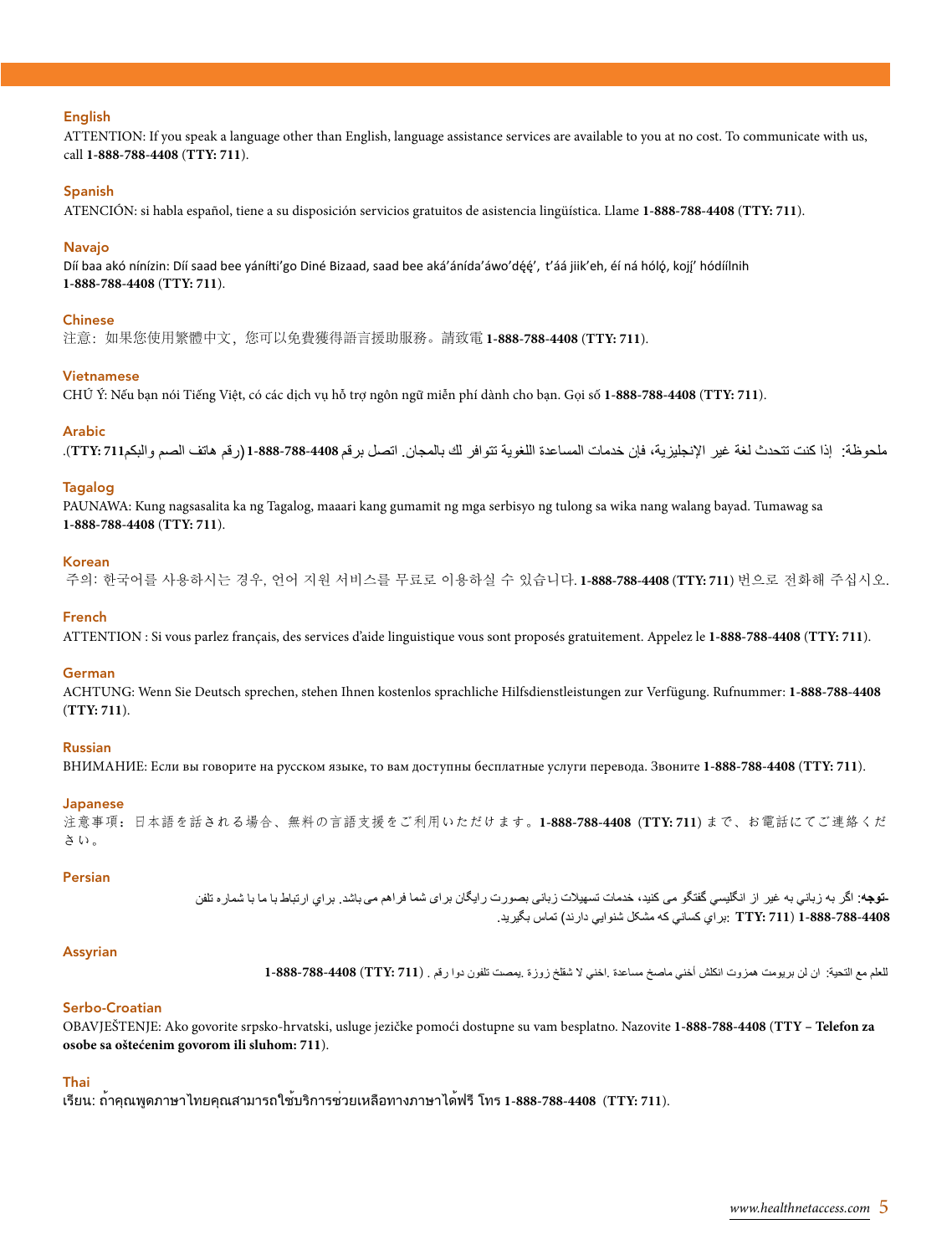### Diabetes: *5 Consejos para*  Vivir Bien

 Si tiene diabetes, estos 5 pasos pueden ayudarle a tener el control de su enfermedad.

#### 1 **Aprenda todo lo que pueda.**

- Únase a una clase o a un grupo de apoyo de diabetes.
- Llame al **1-800-893-5597** para más información sobre el Programa de Manejo de Enfermedades de Health Net Access.

#### 2 **Pídale a su equipo de atención médica que le enseñe:**

- Cómo controlarse el azúcar en sangre en su casa.
- Formas de prevenir el nivel bajo de azúcar en sangre.
- Cómo la comida afecta al azúcar en sangre.

#### 3 **Haga estas elecciones saludables todos los días:**

- · Tome sus medicamentos aunque se
- · Haga ejercicio durante 30 minutos como • Tome sus medicamentos aunque se<br>• Haga ejercicio durante 30 minutos como<br>mínimo todos los días.<br>• Coma los alimentos que su médico o<br>nutricionista le recomienden.<br>• Cepíllese los dientes y use hilo dental dos veces
- · Coma los alimentos que su médico o nutricionista le recomienden.
- por día.
- Contrólese los pies para ver si tiene llagas.

#### 4 **Regularmente hágase controles de:**

- presión arterial: en cada visita a su equipo de atención médica de diabetes
- A1C (análisis de azúcar en sangre): dos veces al año • Cepillese los dientes y use hilo dental dos veces<br>
• contrólese los pies para ver si tiene llagas.<br>
• Contrólese los pies para ver si tiene llagas.<br>
• Regularmente hágase controles de:<br>
• Presión arterial: en cada visit
- · colesterol y función renal: todos los años
- · ojos: todos los años

#### 5 **Aplíquese las vacunas necesarias.**

• Pregúntele a su médico si necesita una vacuna contra la neumonía o la hepatitis B.

*y en forma.* 

• Cada año, recuerde aplicarse la vacuna contra la gripe.

Fuentes: American Diabetes Association; National Diabetes Education Program

#### En esta edición

- 7 *[Cuándo debe ver a su PCP, un médico](#page-6-0)*
- *de atención primaria*
- 7 *[Aprenda las mejores formas de](#page-6-0)  controlar su asma*
- 8 *[Ayude a su hijo a lograr un peso](#page-7-0)  saludable*

#### Números de Health Net Access

Servicios al Afiliado 1-888-788-4408

Línea de Consejos de Enfermería 1-888-788-4408

Salud del Comportamiento/ Mercy Maricopa Integrated Care 1-800-564-5465

Línea de Información Educativa de la Salud 1-800-804-6074

Sitio web [www.healthnet](https://www.healthnetaccess.com/)  [access.com](https://www.healthnetaccess.com/) 



 *Ayudamos a los niños a mantenerse saludables* 

6 *Health Net Access News*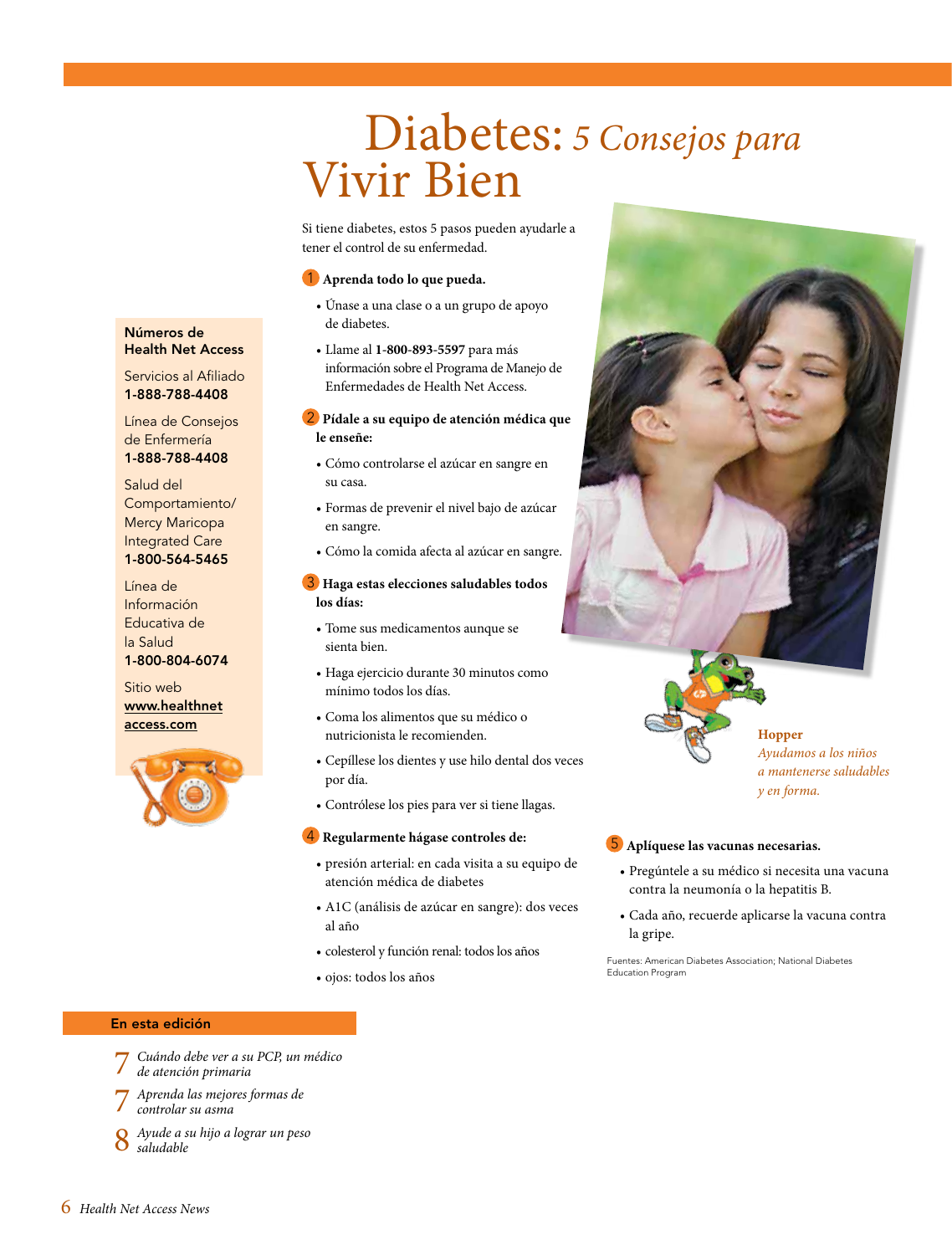### <span id="page-6-0"></span> Su *Primera Parada para* la Atención

Un médico de atención primaria (PCP, por sus siglas en inglés) es el médico que debe ver cuando necesita atención de rutina, como chequeos, vacunas y pruebas de detección.

Su PCP también puede ayudarle cuando está enfermo o tiene una lesión menor. Y su PCP lo enviará a un especialista si es necesario. El nombre y número de teléfono de su PCP están en la parte de atrás de su tarjeta de identificación de afiliado de Health Net Access. Para encontrar un buen PCP para usted, llame al **1-888-788-4408.** 

Llame a su PCP primero cuando necesite atención médica. La sala de emergencias (ER, por sus siglas en inglés) no es para atención de rutina. Es para enfermedades y lesiones graves.

#### ¿Cuándo es una emergencia?

Entre los motivos para ir a la sala de emergencias se incluyen:

- Una lesión en la cabeza u otra herida grave.
- Dolor en el pecho.
- Dificultad para respirar.
- Sangrado que no para.



- Pérdida del conocimiento.
- Parálisis de un lado de la cara.
- Debilidad en un brazo o una pierna.
- Convulsiones.
- Reacciones alérgicas graves.
- Fracturas importantes.
- Tos o vómitos con sangre.
- Intoxicación.

Para más información sobre emergencias, visite **[www.emergencycareforyou.org](http://www.emergencycareforyou.org/#sm.00001mmw3j9legesjzqfxpsqusbld)**.

Fuente: American College of Emergency Physicians



**Salud del Comportamiento**  Mantenga el cuerpo y la mente sanos. Si tiene problemas de salud mental, abuso de sustancias o alcohol, hay ayuda. Llame a la Autoridad Regional de Salud Mental (Regional Behavioral Health Authority) – Mercy Maricopa Integrated Care al **1-800-564-5465.** 

Si tiene Medicare y Medicaid con Health Net Access, llámenos por sus necesidades de salud mental al **1-888-788-4408.** 

### *Asma: Tenga un Plan*

La mejor forma de controlar su asma es con un plan de acción para el asma. Consulte a su médico sobre uno.

Su plan está escrito para usted. Le dice qué hacer cuando su asma no anda bien y cuándo necesita ayuda médica de inmediato.

#### Fácil de usar

El plan de acción por lo general utiliza 3 zonas con un código de colores. En general:

**Verde –** se encuentra bien.

2018 © Coffey Communications, Inc. Todos los derechos reservados.

**Amarillo –** comienza a tener síntomas.

**Rojo –** sus síntomas están empeorando mucho.

Por ejemplo, si comienza a tener síntomas, eso corresponde a la zona amarilla. Su plan puede decirle cuánto medicamento debe tomar y cuándo tomarlo.

Tome sus medicamentos como lo indique su médico. Existen 2 tipos de medicamentos: de rescate y de control. Los medicamentos

de rescate ayudan a aliviar los síntomas de inmediato. Los de control ayudan a prevenirlos. Por eso es importante tomar sus medicamentos de control aunque se sienta bien.

Para más información sobre el Programa de Manejo de Enfermedades de Health Net Access, llame al **1-800-893-5597.** 

Fuentes: American Academy of Allergy, Asthma & Immunology; American Lung Association

NWSU16898XLUU Los servicios por contrato estan financiados en parte por un contrato con el estado de Arizona.<br>La información de **Noticias de Health Net Access** viene de una amplia gama de expertos en medicina. Es posible q NWS016898XL00 Los servicios por contrato están financiados en parte por un contrato con el estado de Arizona. La información de Noticias de Health Net Access viene de una amplia gama de expertos en medicina. Es posible que<br>se hayan empleado modelos en fotos e ilustraciones. Si tiene inquietudes o preguntas acerca de contenido espe que puede afectar a su salud, comuníquese con su proveedor de atención médica. 11-800-431-0964.